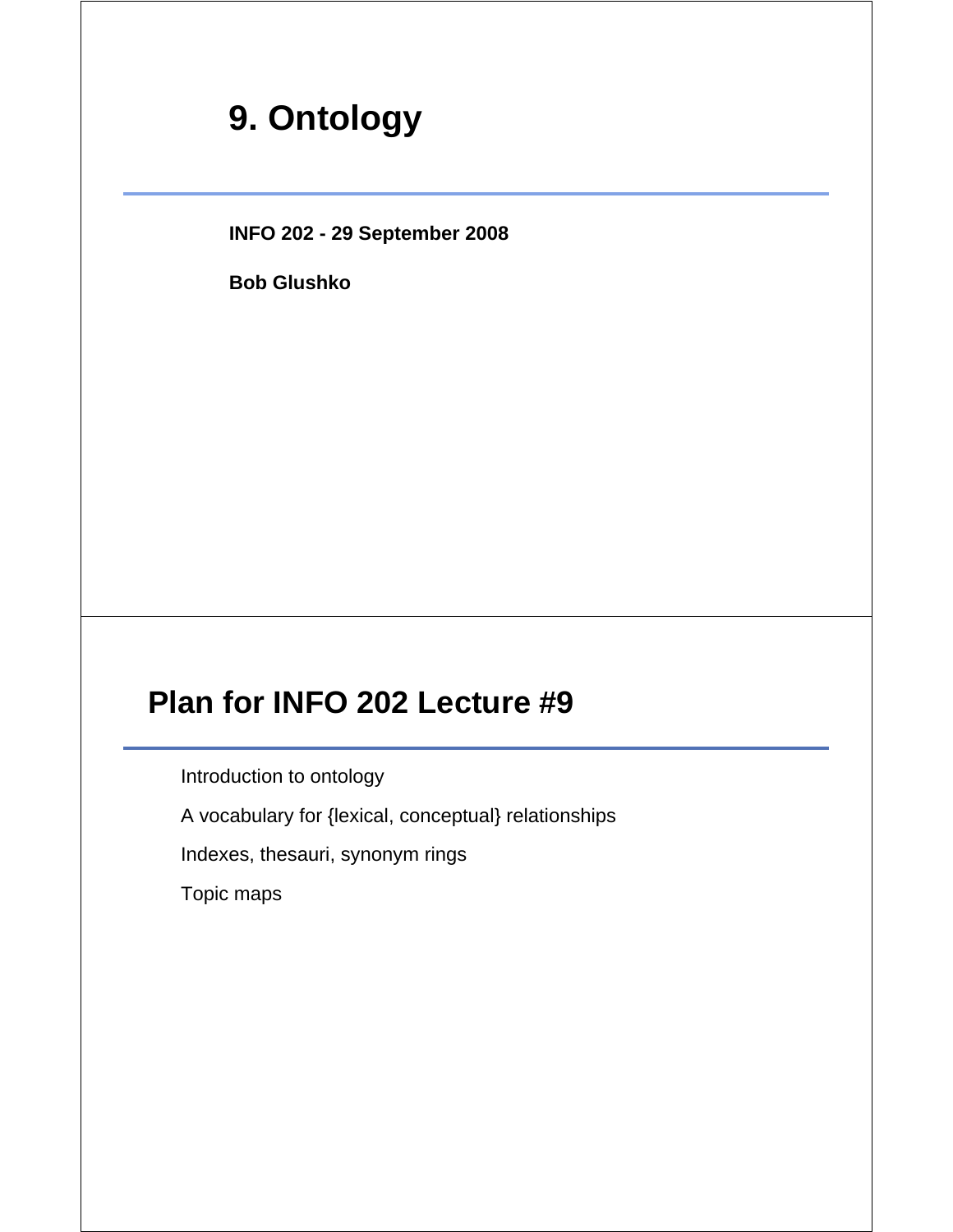I saw a: Man **Star Molecule**  with a: **Telescope Microscope Binoculars** 

How many combinations make sense?

# **Making Sense [2]**

"Bob saw the plane flying over Denver" "Bob saw the mountains flying over Denver"

- What does "flying" refer to in each sentence?
- Where is "Bob" located?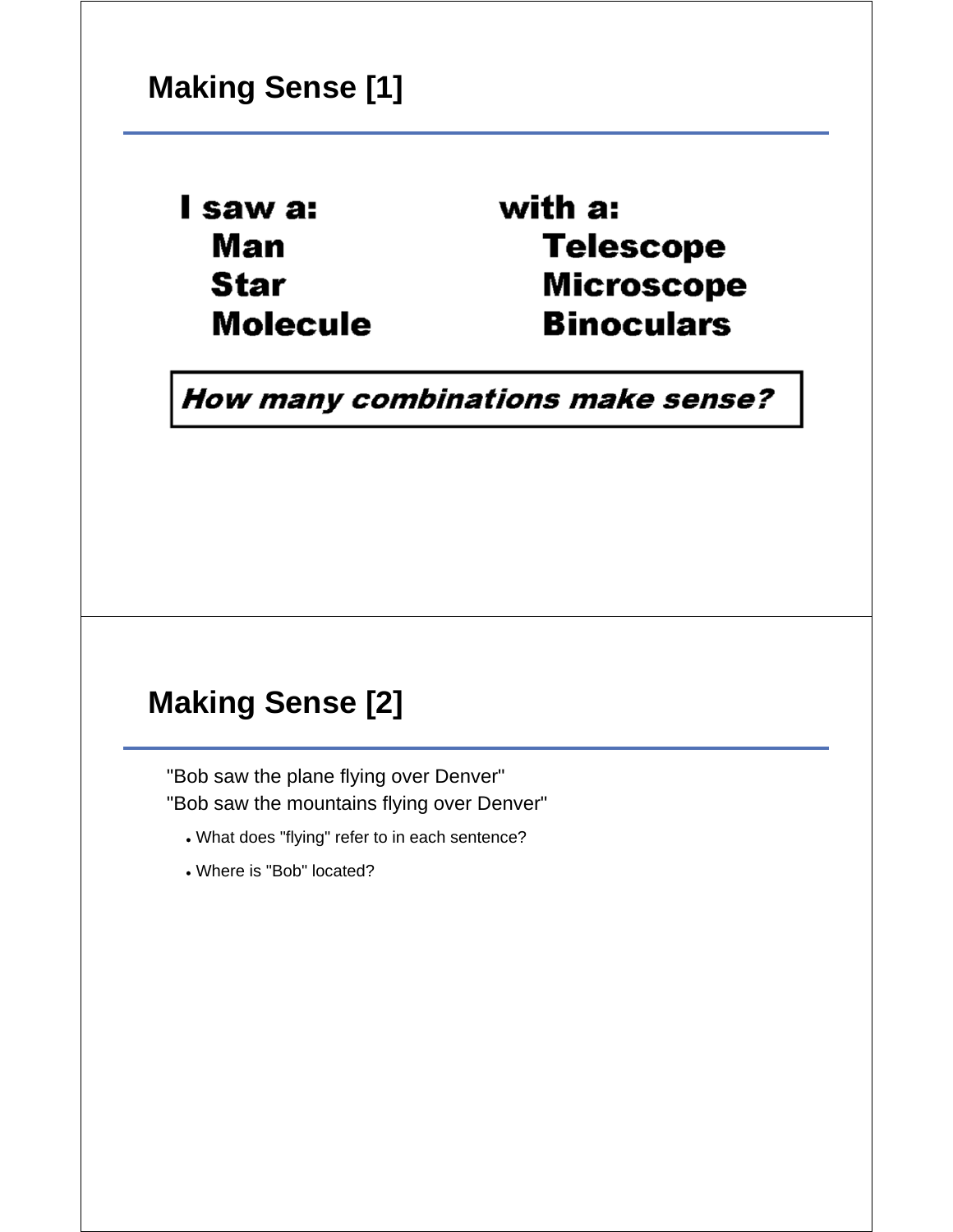# **Making Sense [3]**

"How much is that doggy in the window?"

- Who is asking the question?
- What unit of measurement does "how much" refer to?
- Is the dog really "in" the window?

#### **Language and Meaning**

Words and sentence structure only hint at meaning

Meaning is constructed from all the clues or cues in the context of use -- common knowledge, assumptions, previous discourse, the present situation, and inferences from all of these

How much "context" and "common knowledge" must be represented / understood to make sense of what meaning is intended?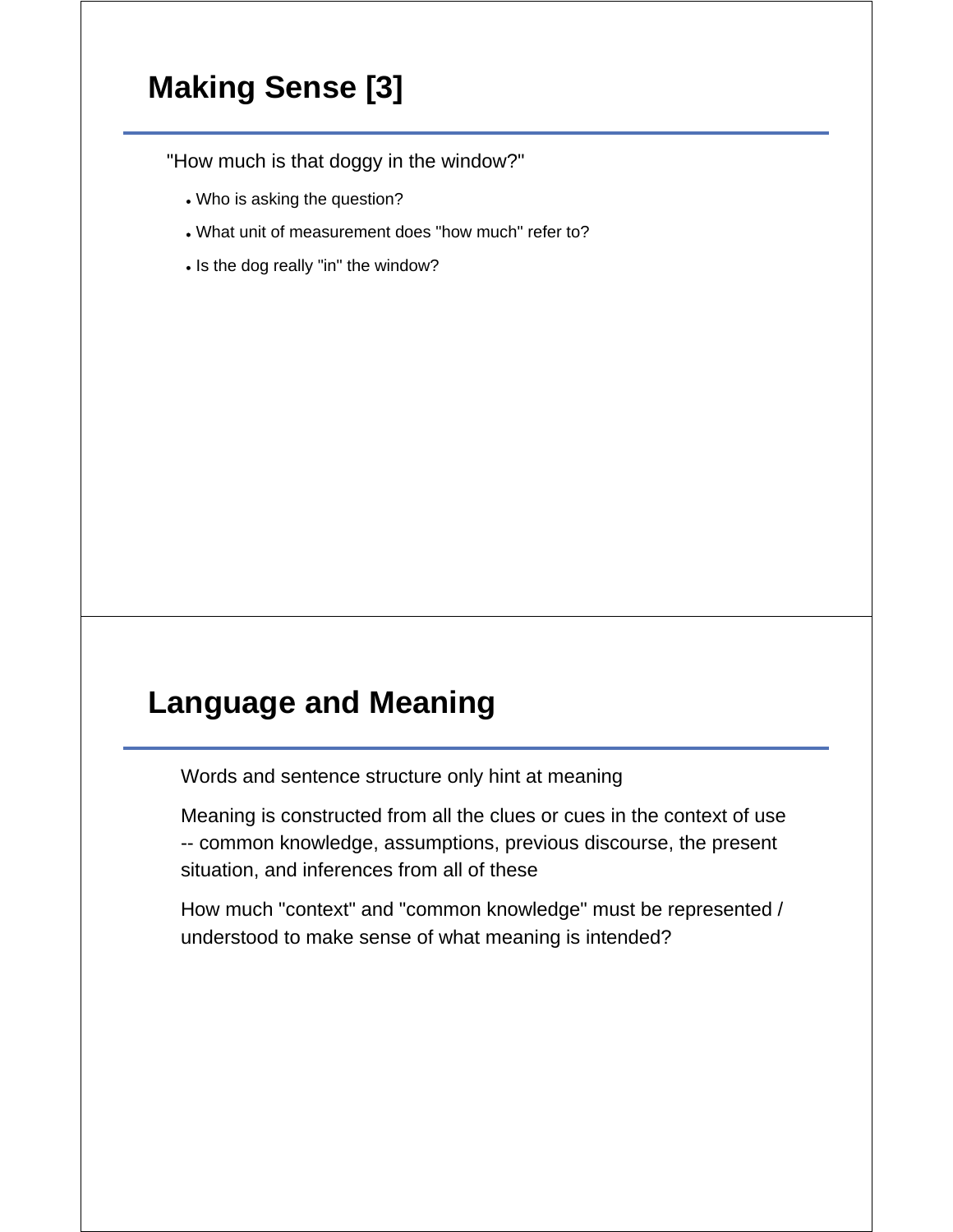# **Two Solutions to the "Vocabulary Problem"**

Furnas et al's solution (for people) was ...

The Artificial Intelligence solution (for computers) is to give an information system all the knowledge -- including "commonsense" - that is needed to interpret every user's expressions in every context

A great deal of work in AI has been dedicated to building knowledge bases to support language understanding, reasoning, problem solving applications

The most famous / infamous effort is the Cyc project (http://www.cyc.com)

# **Cyc -- "Formalized Commonsense Knowledge"**

Cyc knows about 200,000 basic concepts and a few million human-entered assertions about the world -- "facts, rules of thumb, and heuristics for reasoning about the objects and events of everyday life"

The Cyc knowledge base consists of terms -- which constitute the vocabulary of CycL -- and assertions that relate those terms

This kind of common sense is a pre-requisite for computers to achieve anything approaching human competence on natural language processing tasks (once you get outside of narrow, constrained domains)

The Cyc KB is divided into many (currently thousands of) "microtheories", each of which is essentially a bundle of assertions that share a common set of assumptions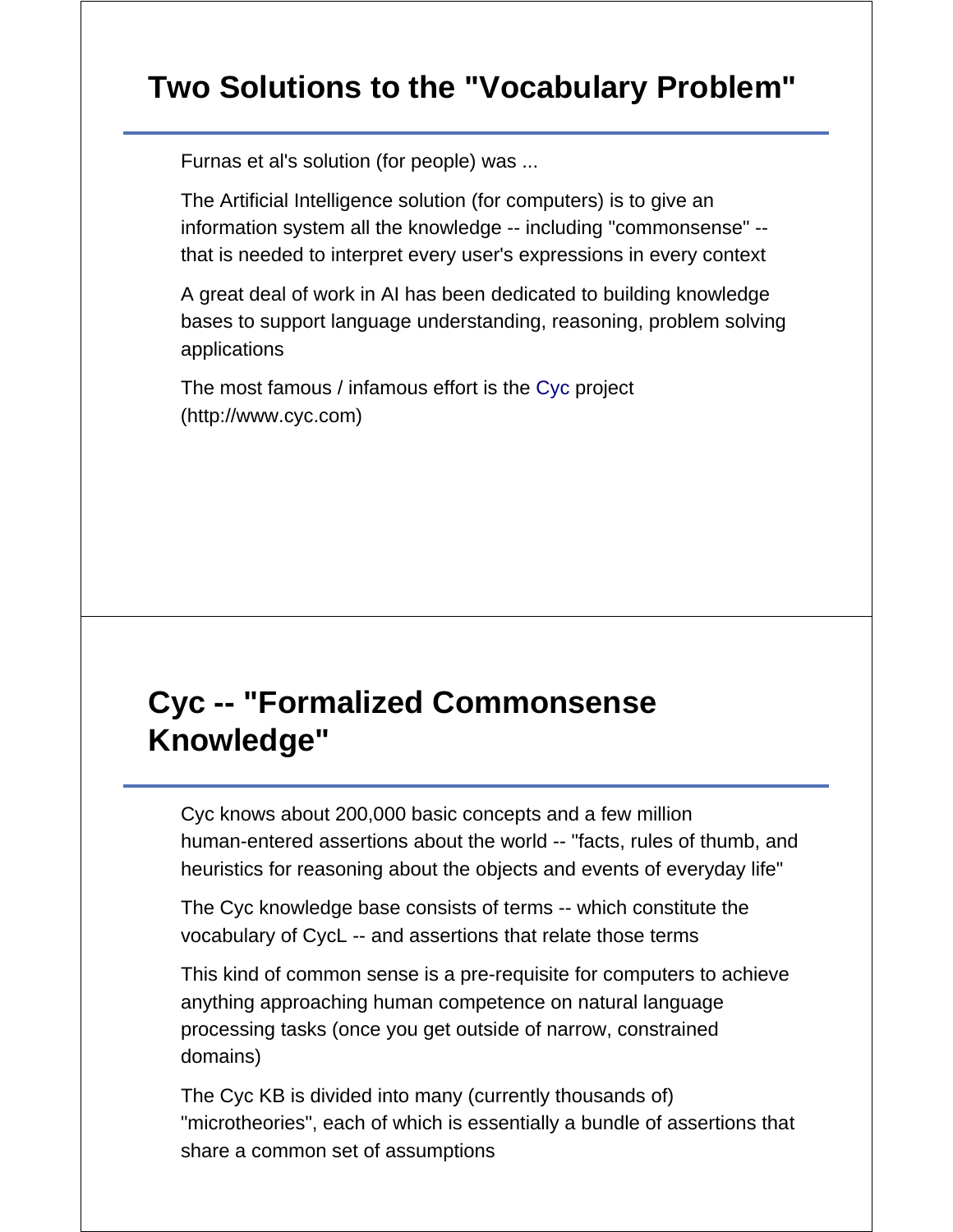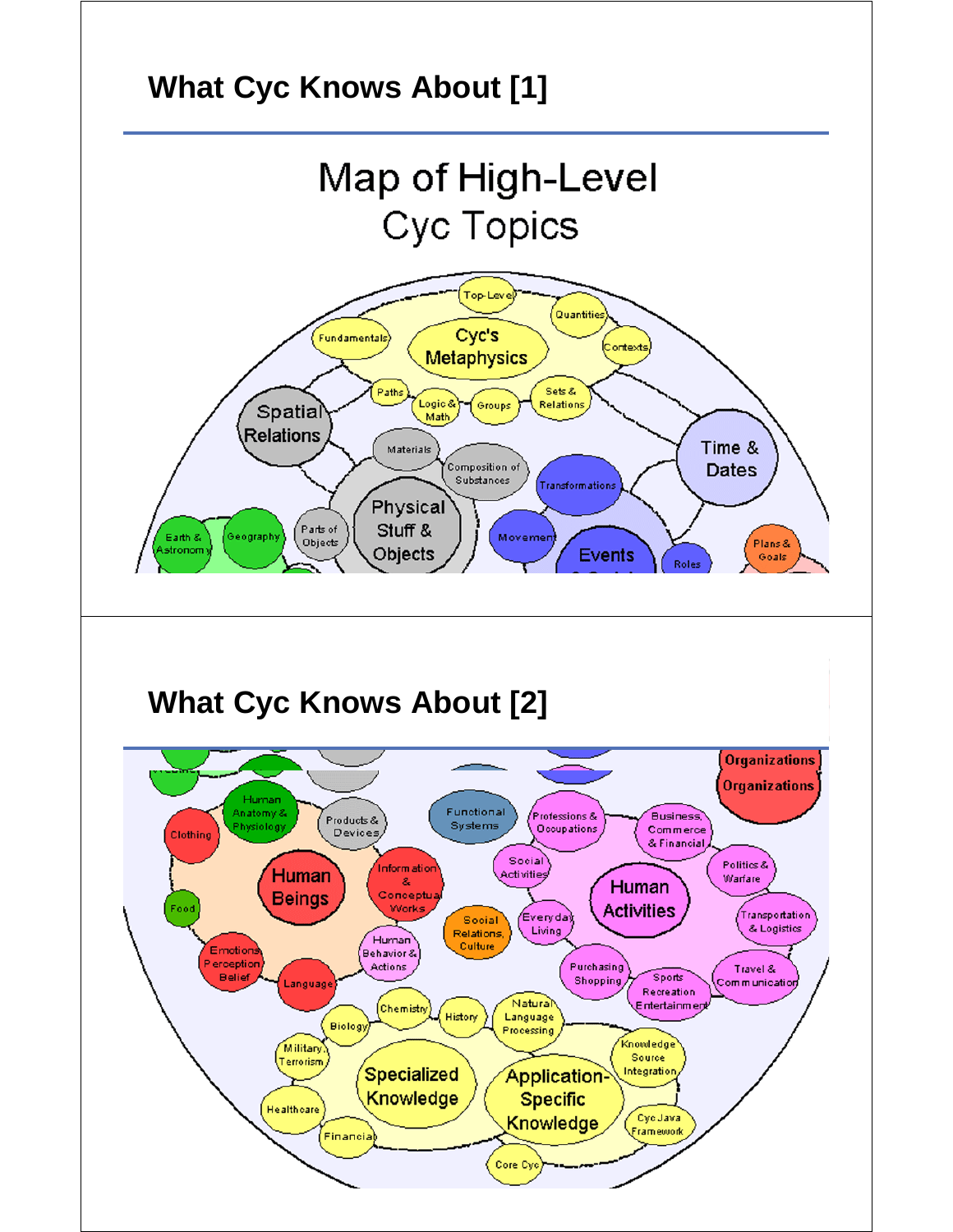# **Cyc Examples**

Cyc can find the match between a user's query for "pictures of strong, adventurous people" and an image whose caption reads simply "a man climbing a cliff"

Cyc can notice if an annual salary and an hourly salary are inadvertently being added together in a spreadsheet

Cyc can combine information from multiple databases to guess which physicians in practice together had been classmates in medical school

# **Cyc Assertions About "Dog"**

[Def] "A *BiologicalSpecies*

(scientific name 'Canis familiaris') that is a specialization of *CanineAnimal*

Each instance of *Dog*

is a canine animal that has either been bred to be a domestic pet (see *DomesticatedAnimal*) or is a wild canine animal that is not an instance of *Wolf*, *Fox*, or any other non-dog specialization of *CanineAnimal*

Note that although *Dog* and *Wolf* are considered distinct *BiologicalSpecies*, instances of the two can and do interbreed successfully. This species classification is therefore unusual, and in some circles, controversial."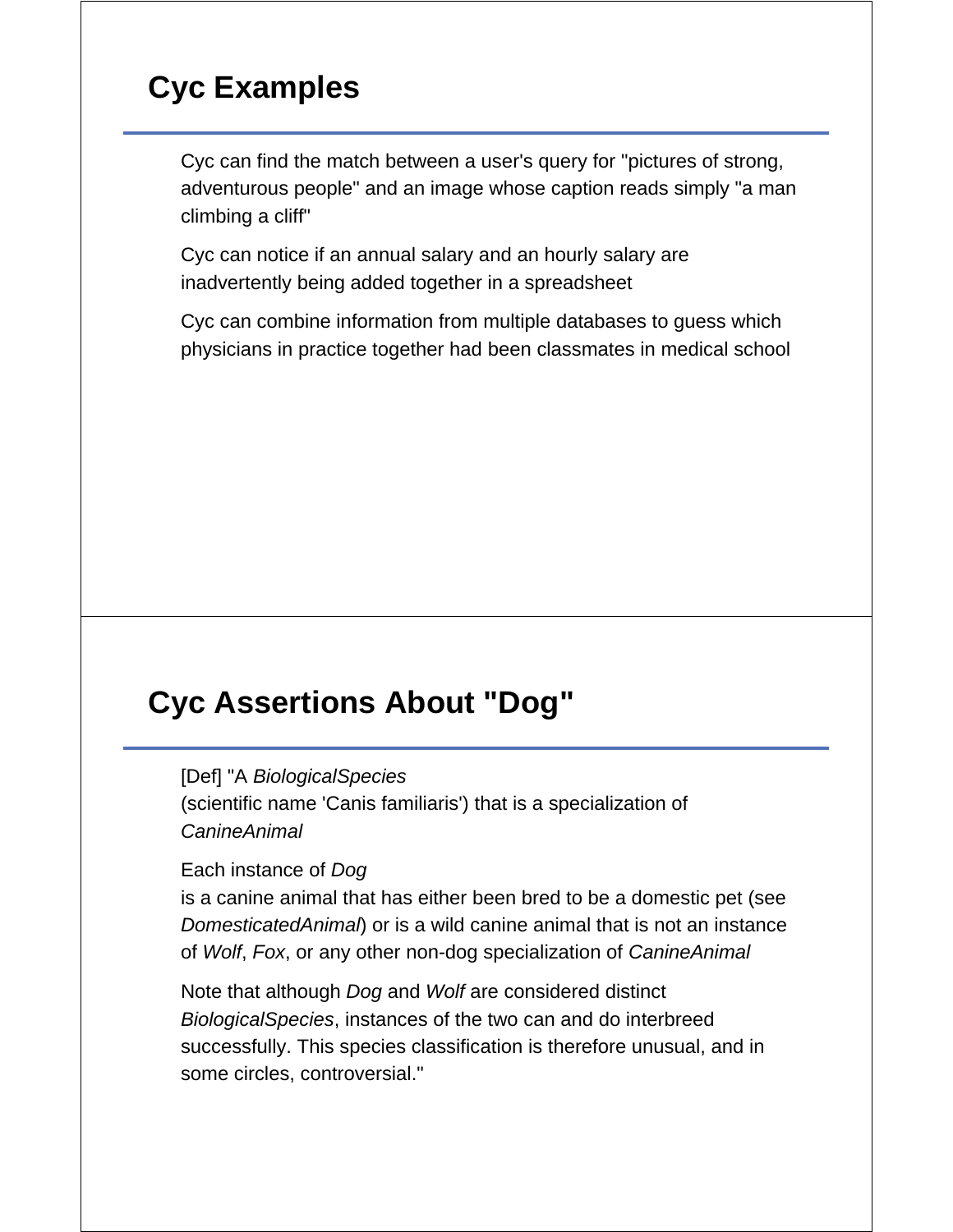# **What is An Ontology?**

An ontology defines the terms used to describe and represent an area of knowledge.

Ontologies are used by people, databases, and applications that need to share domain information.

Ontologies include computer-usable DEFINITIONS of basic concepts in the domain and the RELATIONSHIPS among them

They encode knowledge in a domain and also knowledge that spans domains to make that knowledge reusable.

Cyc attempts to be a "foundation" or "upper" ontology, because it includes general concepts common to all domains, but is primarily a "domain" or "lower" ontology because most of its concepts are quite specific

# **That's A Very Broad Definition**

The word ontology has been used to describe artifacts with different degrees of structure that differ:

- ... according to how precisely the terms are defined
- ... according to how precisely the relationships among them are expressed

So the simplest ontology is a dictionary

A thesaurus is a somewhat more complex ontology

More complete ontologies are expressed using formal logic-based language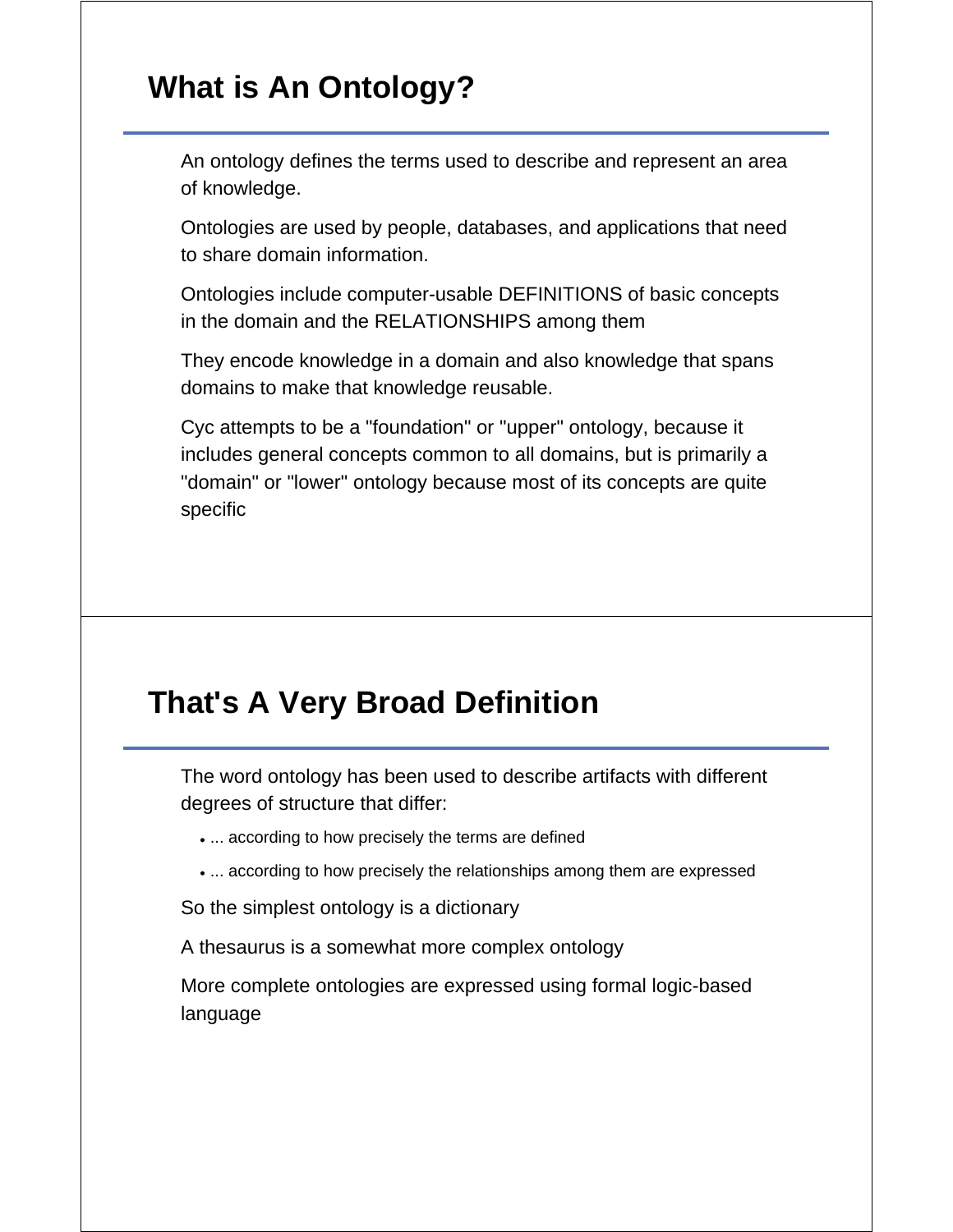# **Ontology Example -- Computer Intrusion**

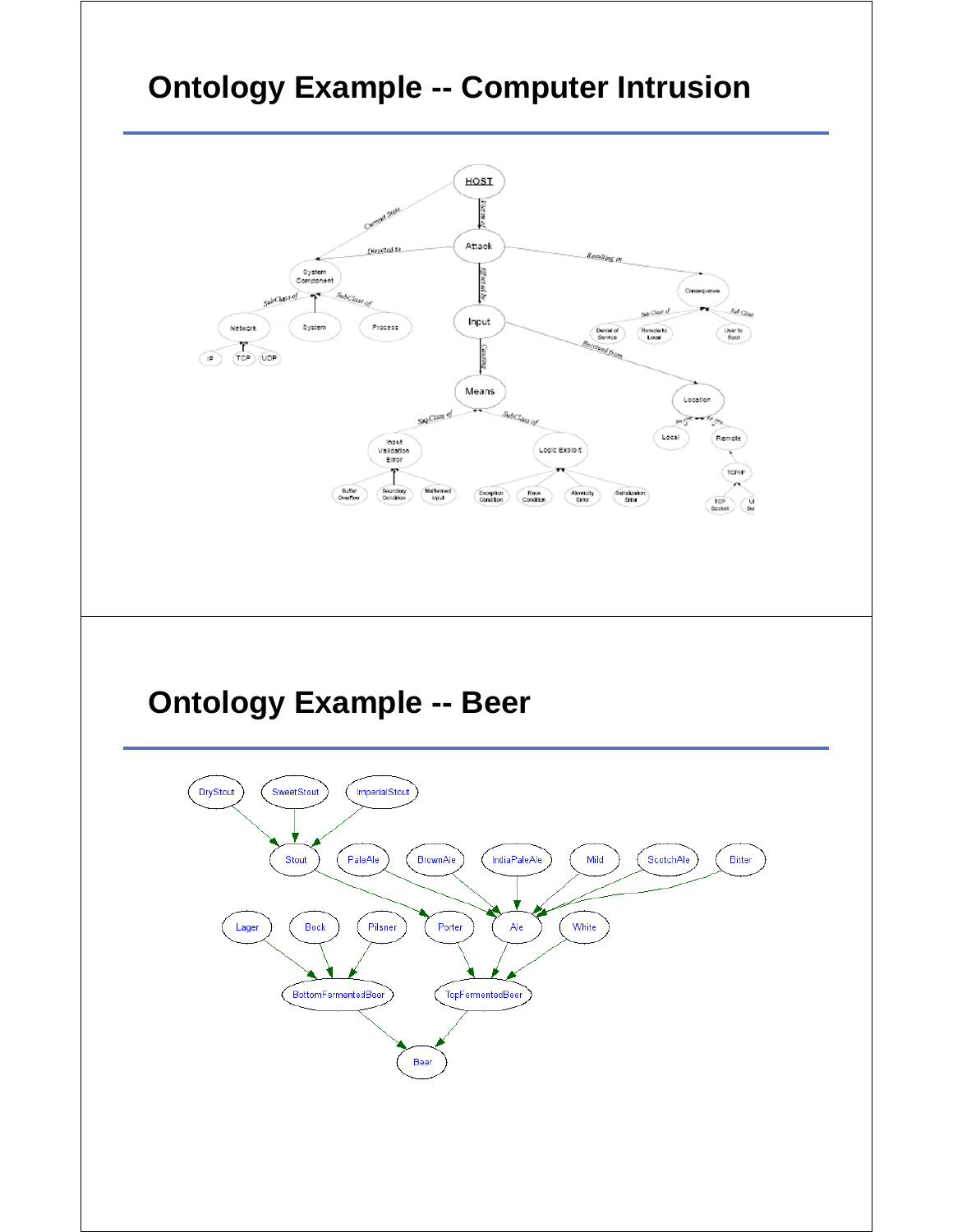# **Ontology Example -- W3C Datatypes**



Rick Jellife's interactive datatype hierarchy -- each type is formally related to those around it by restriction relationships

# **Why Create an Ontology?**

To share common understanding of the structure of information

To enable reuse of domain knowledge

To make domain assumptions explicit

To separate domain knowledge from operational knowledge

To analyze domain knowledge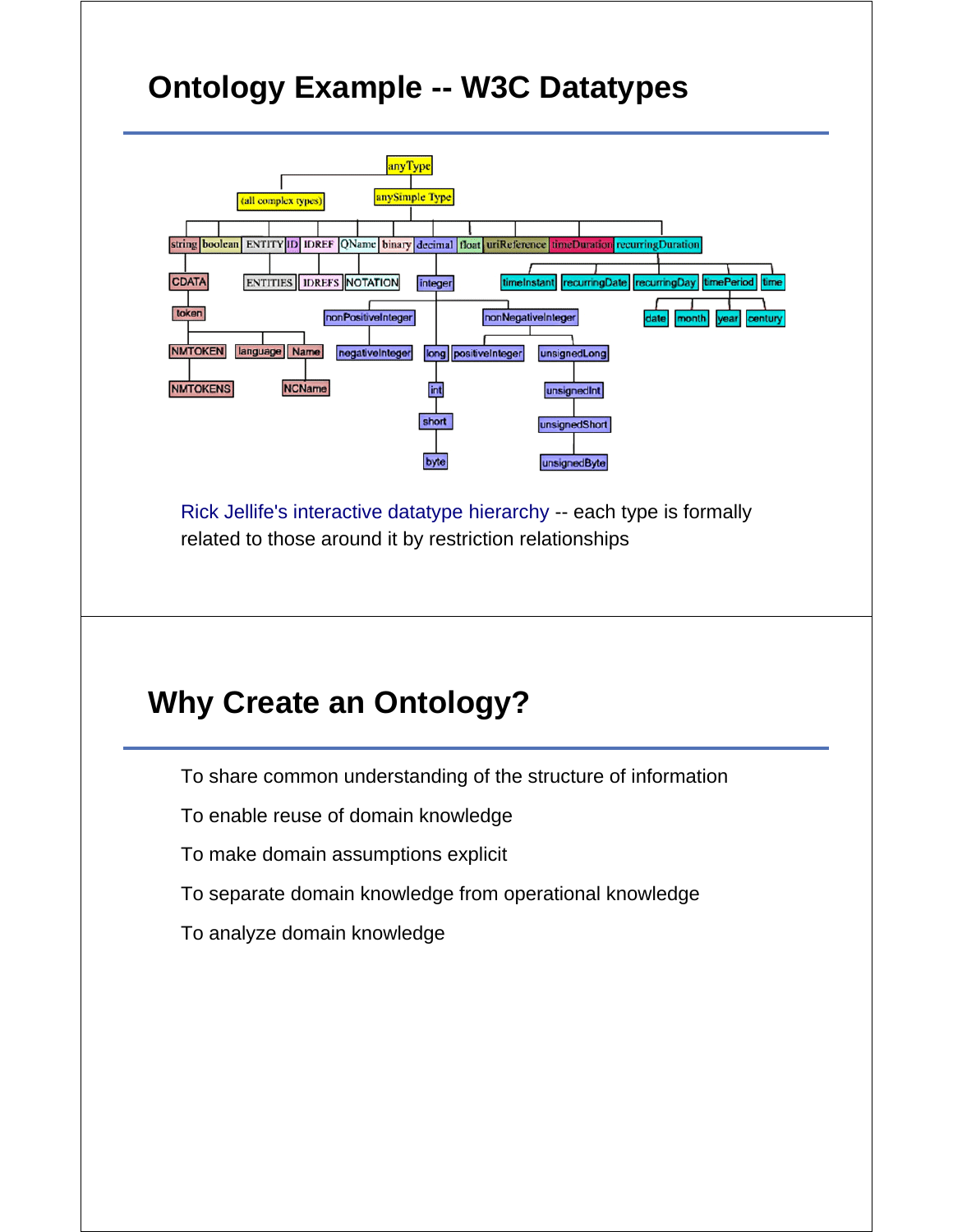# **Words and Concepts**

A prototypical word is the minimal "meaning bearing" element of language

Words express concepts, but not all concepts are "lexicalized"

These "lexical gaps" differ from language to language

Whereas "conceptual gaps" -- the things we can't think of -- may be innate and universal

# **Relations Among Words**

Polysemy

Synonymy

Antonymy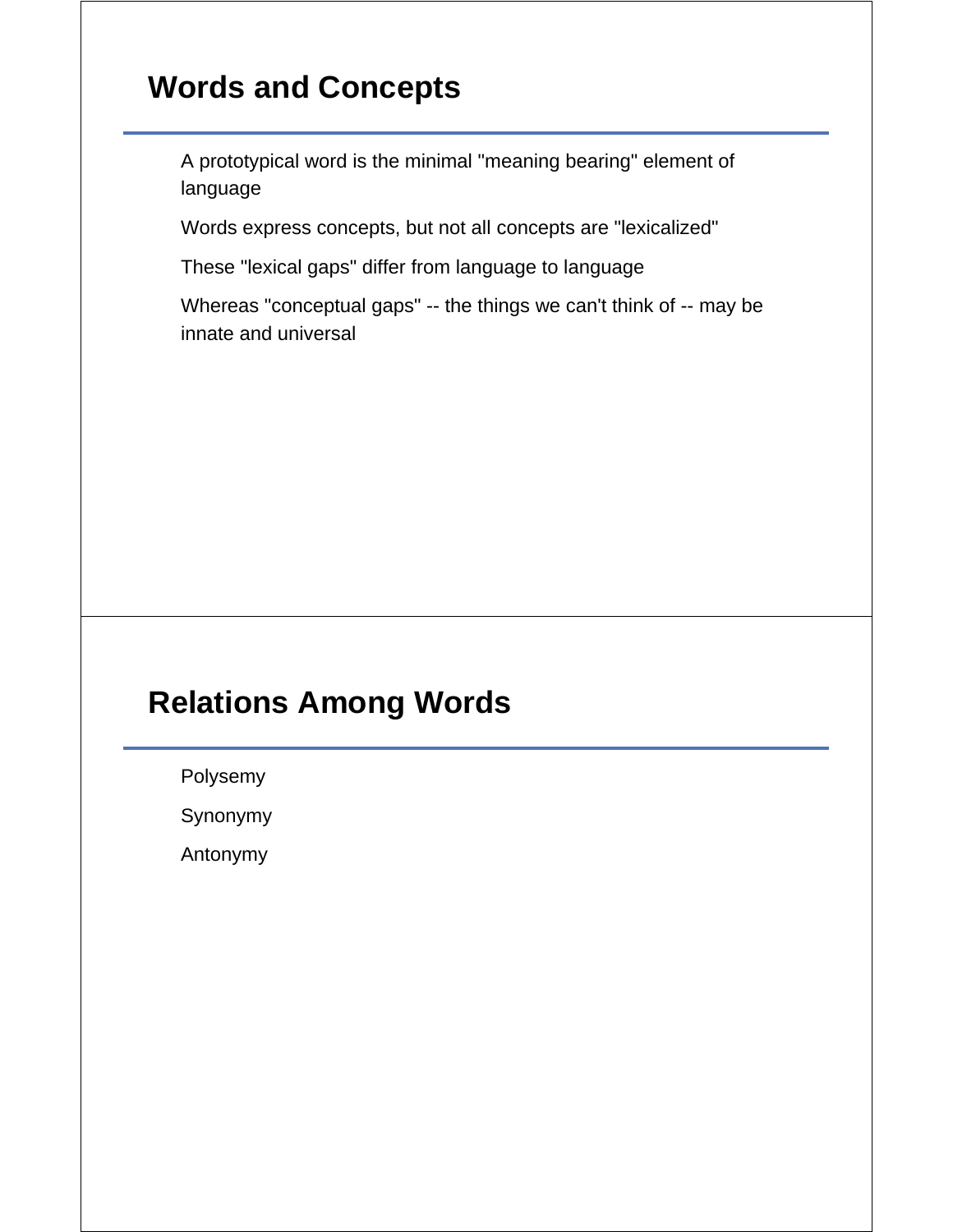# **Relations Among Concepts**

Hyponymy/Hypernymy

Meronymy/Holonymy

# **Polysemy**

Many "word forms" (particular spelling patterns) are polysemous with multiple senses -- they are semantically ambiguous

- That dog has floppy *ears*
- She has a good *ear* for jazz.

These senses are established in the language and stored in a person's memory, and not be just possible uses

"bank" (financial) has related senses:

- a building (the bank on Shattuck)
- a specific financial firm (Wells Fargo)
- where money is kept (abstract notion)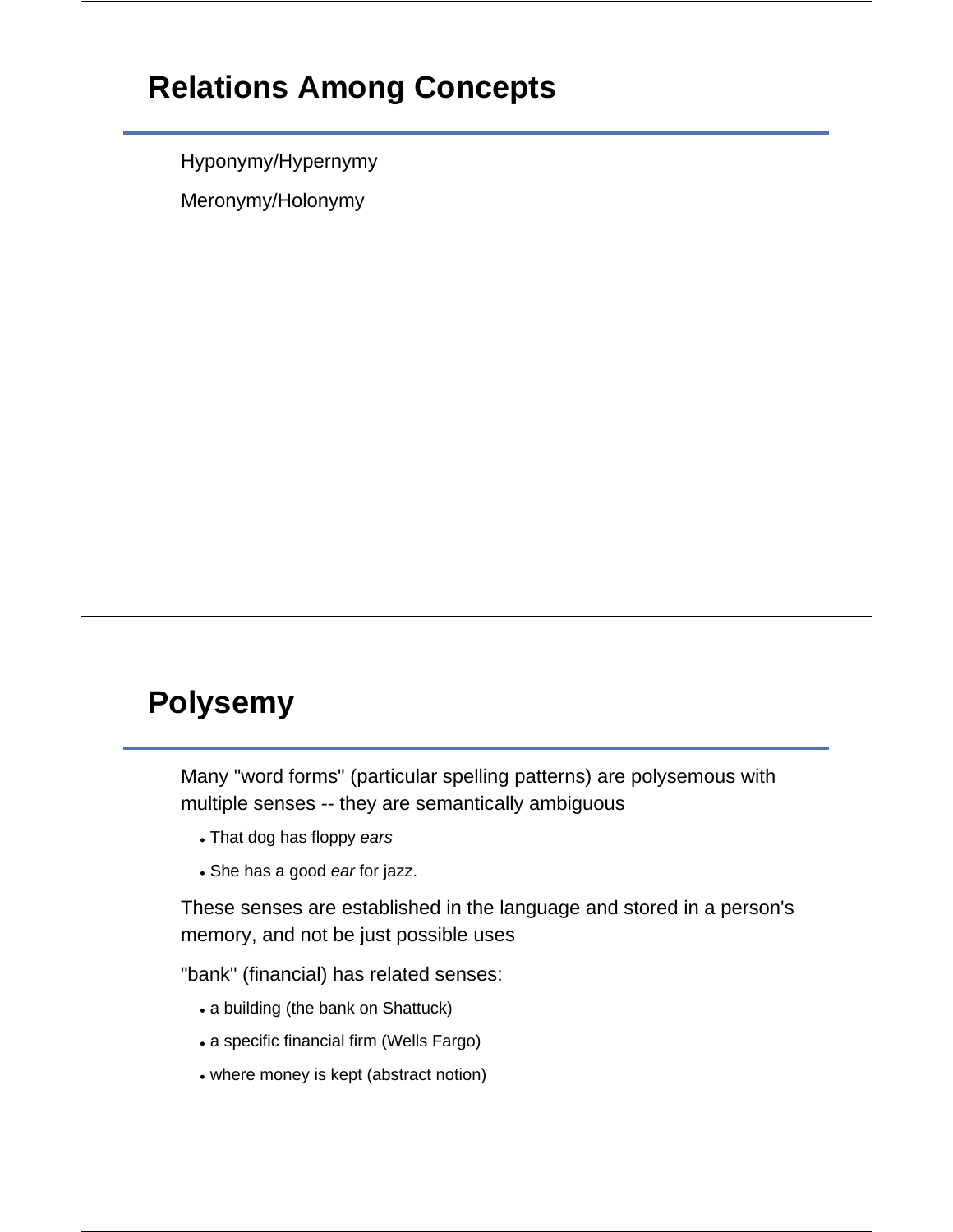# **Polysemy vs Metaphor**

A polyseme is a word with multiple senses, but in which all the senses are related

Metaphor is a kind of nonlinear or figurative polysemy, where a sense is related but perhaps only on one or a few of the facets of a concept

- *swallow* a pill
- *swallow* an argument

#### **Polysemy vs Homonymy**

Two kinds of homoyms:

A HOMOGRAPH is a word with multiple senses, but for which the different senses are not conceptually related

- bank (financial sense)
- bank (river sense)

But what appears to be homography may be polysemy from a historical perspective...and native speakers sometimes disagree about whether two senses are polysemous or homonymous

HOMOPHONES are two words with the same pronunciation but different spellings and meanings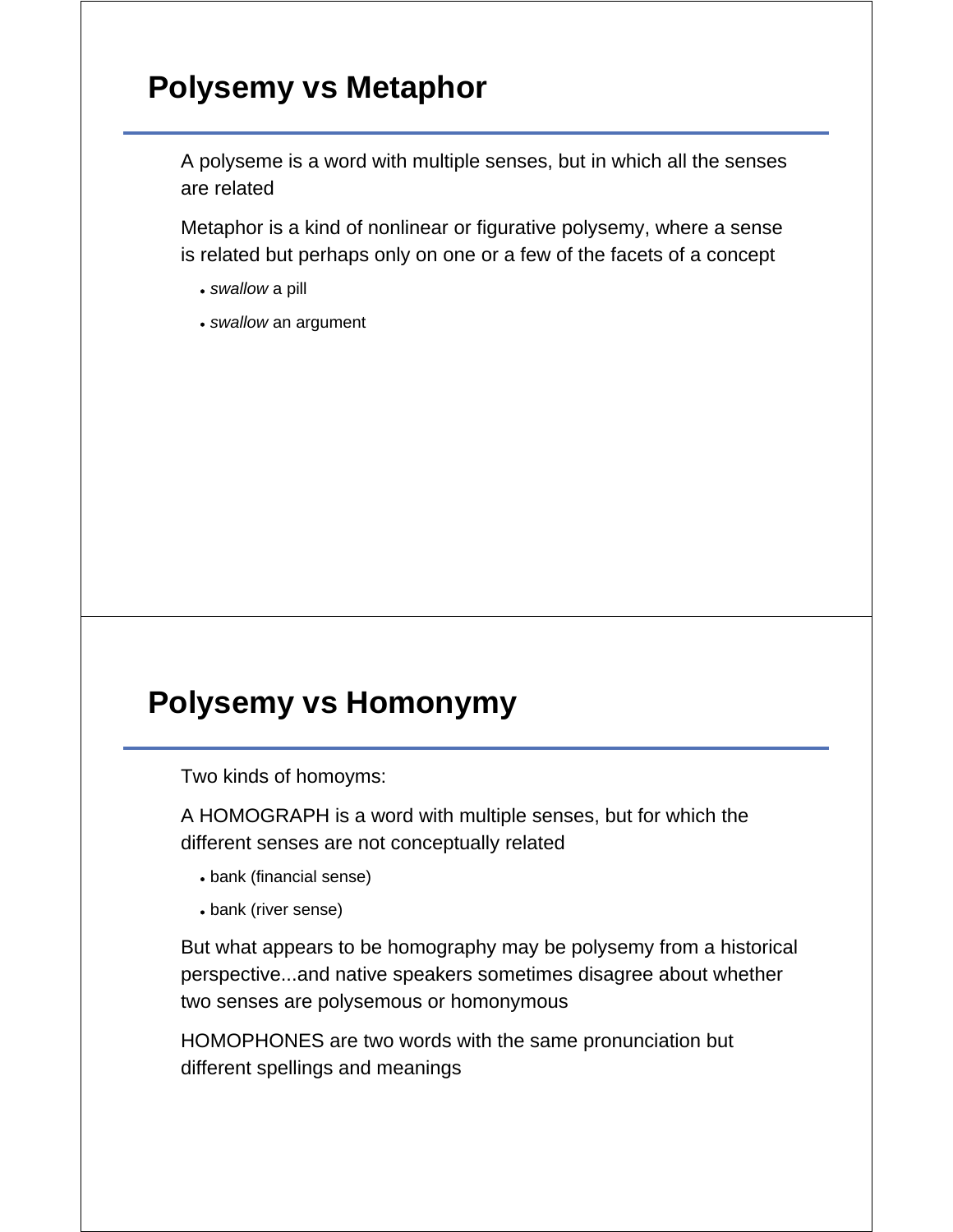# **Synonymy**

Synonyms are different word forms that can express the same concept

cat, feline, Siamese cat

Absolute synonyms that can be substitutable for each other in every conceivable context probably don't exist

- {weep, sob, cry}-- differ in scale or degree
- "brave" implies physical, "courageous" implies moral

Propositional synonyms are more common - substitutability entails the same truth conditions

• She plays the {violin, fiddle}

# **Antonymy**

Antonyms are lexical opposites

Some are "true antonyms" because they are inherently binary

dead / alive, true / false, on / off

Others are "graded"

long / short, hot / cold

Markedness: if one member of a pair is more restricted in its contexts it can stand out psychologically

long is unmarked, short is marked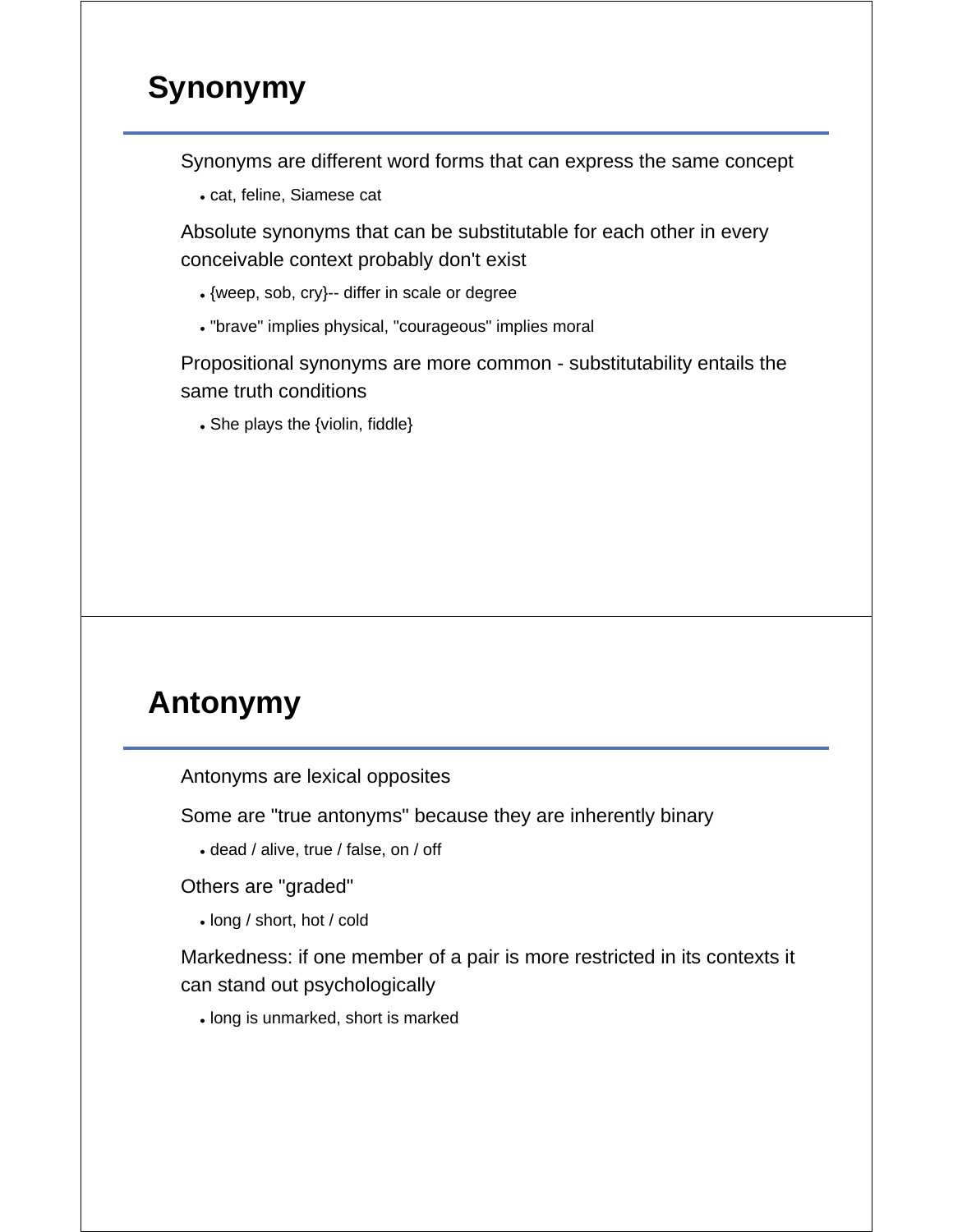# **Hyponymy/Hyperonymy**

The IS-A relationship -- a relationship between concepts that organizes the word nouns into a "lexical hierarchy"

Often used to situate "basic categories" with respect to superordinate and subordinate categories

- A robin is a hyponym of bird
- A bird is a hyponym of animal
- An animal is a hypernym of bird

A is a hyponym of B if A is a type of B

Co-hyponyms are mutually exclusive categories

A is a hypernym of B if B is a type of A

# **A Formula for Definitions**

hyponym = {adjective+} hypernym {distinguishing clause+}

Robin = Migratory BIRD with clear melodious song, a reddish breast, gray or black upper plumage

Doesn't mention every characteristic of hyponym, only those needed to distinguish from other hyponyms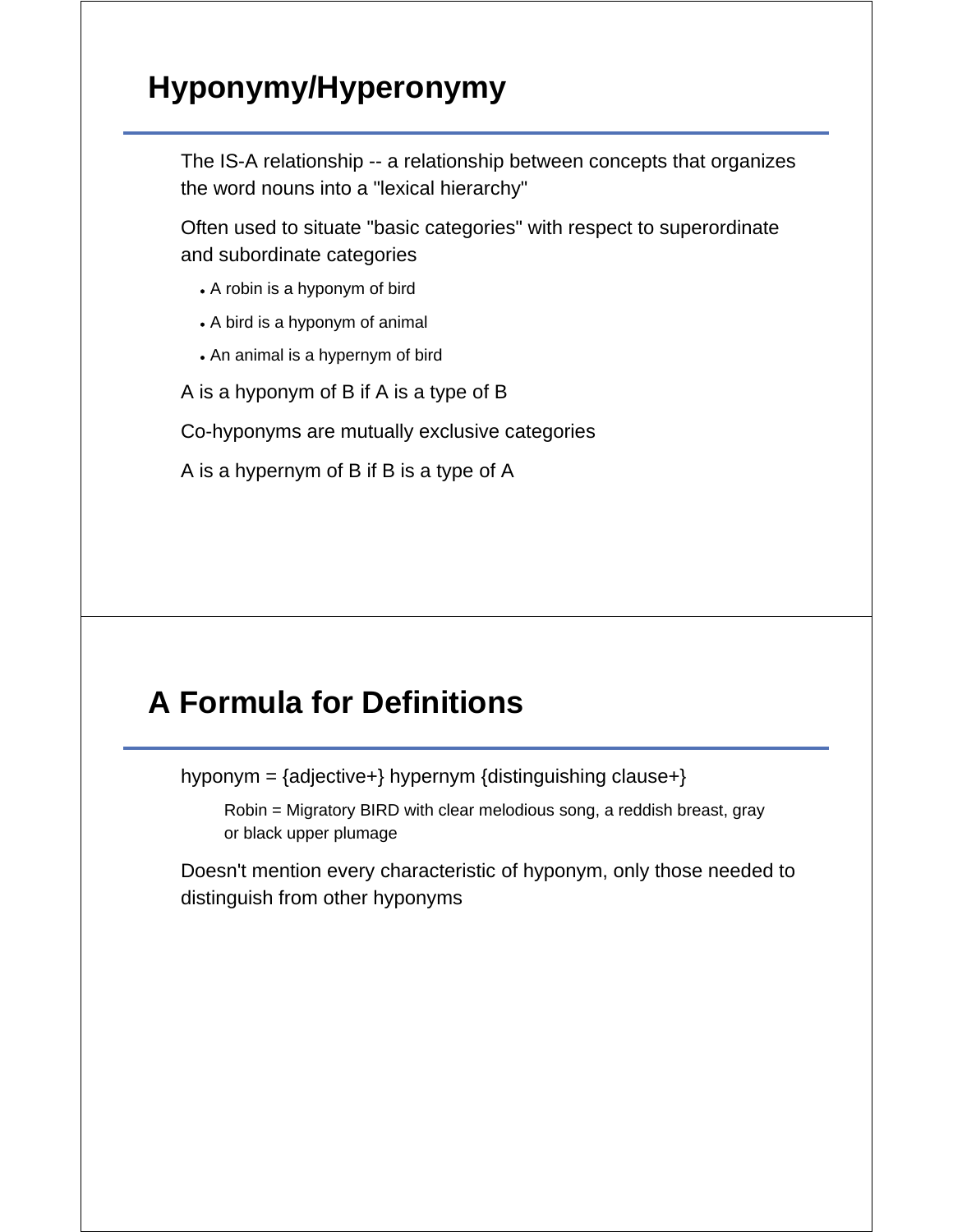# **Meronymy/Holonymy**

#### Meronymy defines Part/Whole relations

- Beak is a meronym of Bird
- Bark is a meronym of Tree

Holonyms are (approximately) the inverse of meronyms

Tree is a holonym of Bark

Meronymy is transitive conceptually but not lexically

- The Knob is part of the Door
- The Door is part of the House
- but sounds odd to say "The Knob is part of the House"

#### **Indexes**

A "map" to the knowledge contained in a text or collection of texts

Consists of a list of (names of) topics and references to occurrences of those topics

Topics can be arranged / decomposed hierarchically

Topics can be associated with other topics

Topics and references can be "typed"

Topics and references can be "aliased"

Typographic conventions can be used to reinforce these distinctions and relationships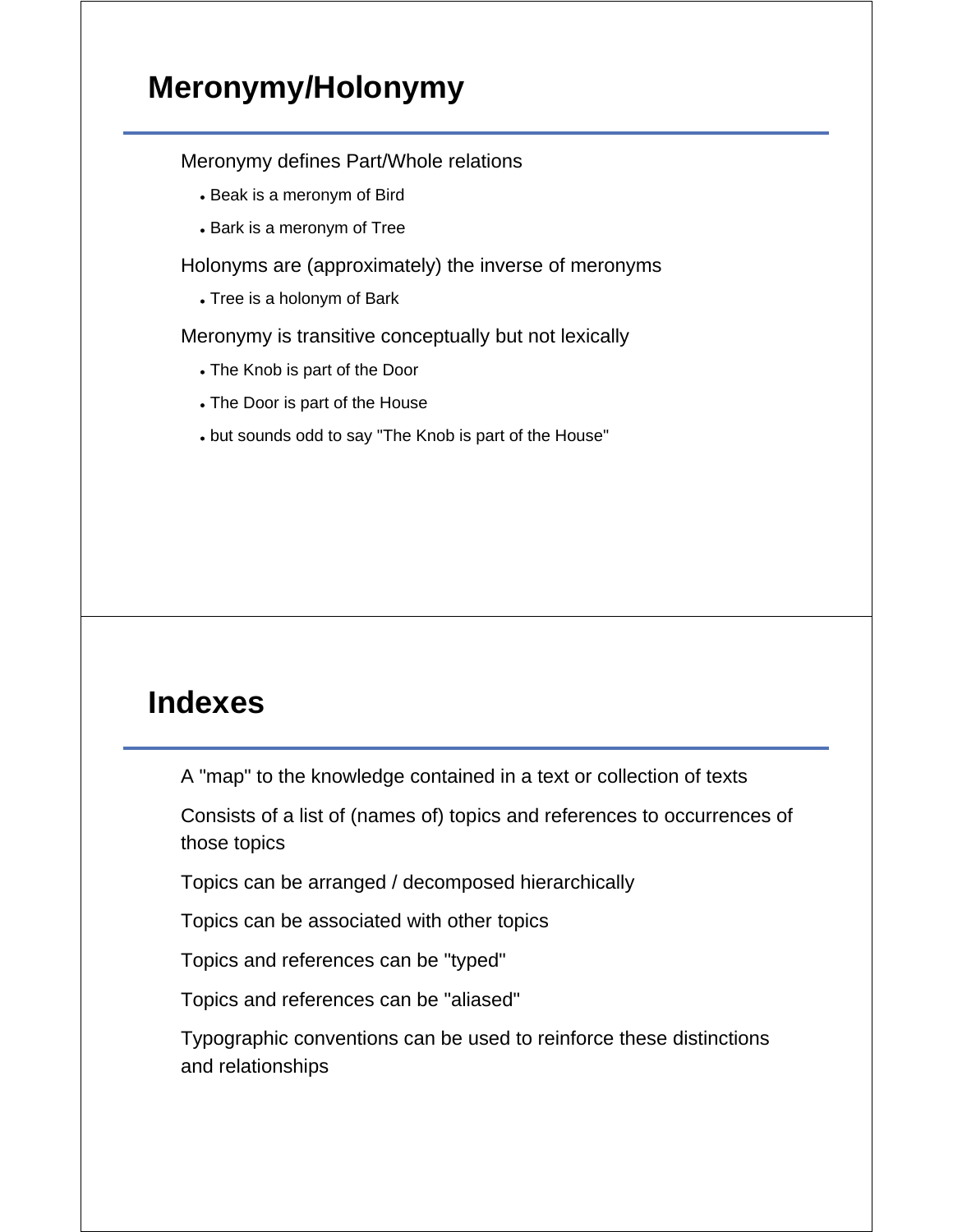#### **Index - Opera (from TAO of Topic Maps)**

```
La Bohème, 10, 70, 197-198, 326
Cavalleria Rusticana, 71, 203-204
The Girl of the Golden West, see La fanciulla del West
Leoncavallo, Ruggiero
   I Pagliacci, 71-72, 122, 247-249, 326
Madama Butterfly, 70-71, 234-236, 326
Manon Lescaut, 294
Mascagni, Pietro
  Cavalleria Rusticana, 71, 203-204
Puccini, Giacomo, 69-71
  La Bohème, 10, 70, 197-198, 326
  La fanciulla del West, 291
  Madama Butterfly, 70-71, 234-236, 326
  Manon Lescaut, 294
  Tosca, 26, 70, 274-276, 326
  Turandot, 70, 282-284, 326
Rustic Chivalry, see Cavalleria Rusticana
singers, 39-52,
  See also individual names
  baritone, 46
  bass, 46-47
  soprano, 41-42, 337
 tenor, 44-45
```
#### **Index - Document Engineering**

Forecasts: type of document 10.5.3; foreign key: 14.4.2 (sidebar); formal ontology:  $6.5.2$ ; model based applications 15.0; naming components  $7.7.2$ ; 12.1.11; semantic rules 8.3.3; semantic web 15.3.7; Forwarding Instruction: 1.1; entry point  $14.4.3$ ; incremental information trail 9.8.6; franchising: pattern 10.4.4; Frege, Gottlob: intension and extension 12.1.9 (sidebar); fulfilment: see distribution; functional dependency: 6.5.1; 7.8.1; normalization 13.4.1; rules 13.4.4; functional organization: 9.2; G2B: See e-government;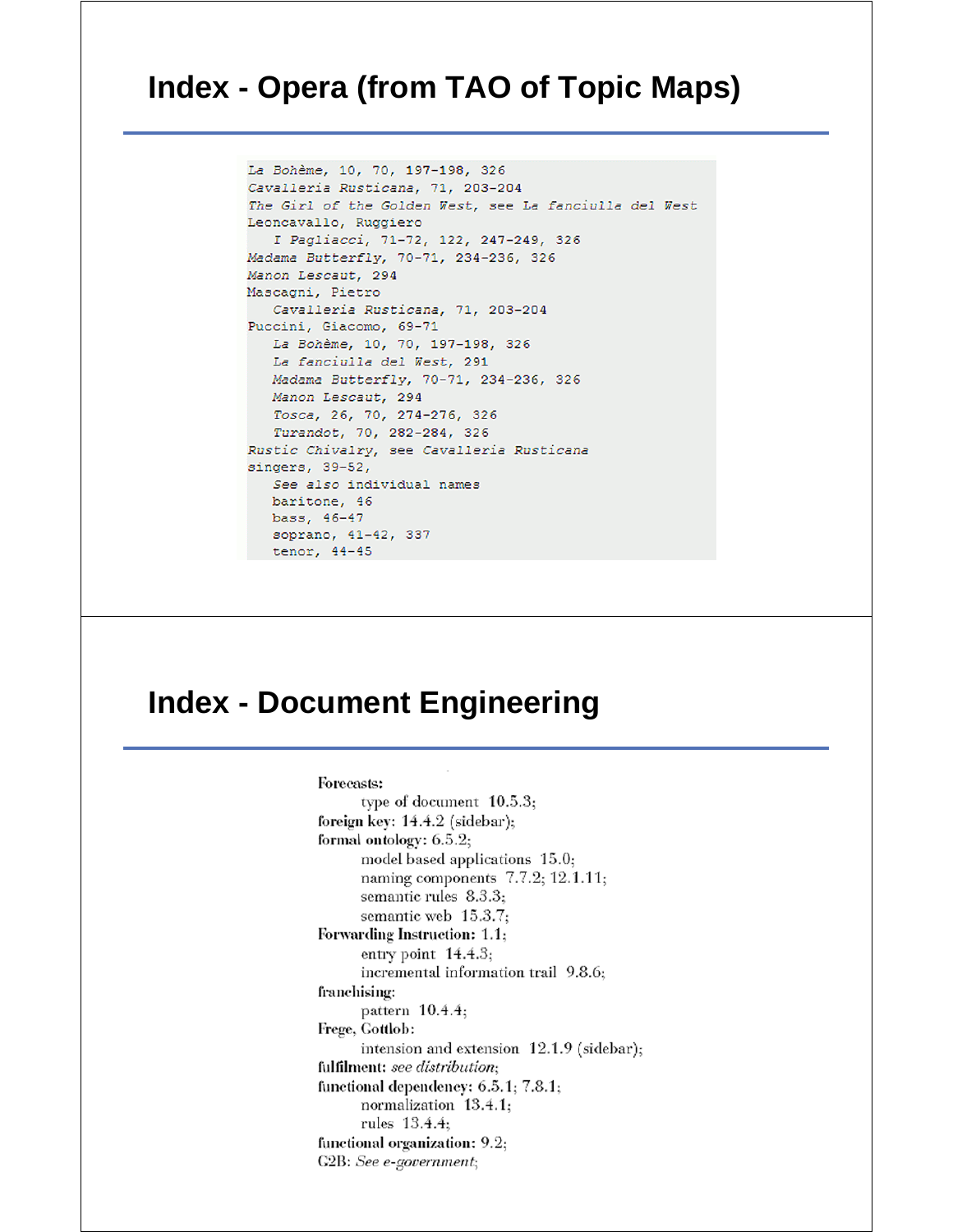#### **Index - Encyclopedia Americana**

see George II<br>George Augustus Frederick (k. of<br>U.K.): see George IV<br>"George Burns and Gracie Allen Show, The" (Am. television)<br>discussed in biography 2:662:3a<br>George Cross (Br. medal) 5:199:3b George Dandin" (play by Molière)<br>discussed in biography 24:303:2b<br>George Frederick Ernest Albert (k. of George Freedrick Ernest Albert (k. or<br>George Inn (inn, London, U.K.)<br>Significance to Southwark 11:54:1a,<br>illus. 53<br>Constitution of the Southwark 11:54:1a, George-Kreis (Ger. lit. school)<br>contribution of George 5:199:3a<br>George Louis (k. of U.K.): see George 1 George Medal, or G.M. (Br. medal)<br>comparison with George Cross  $5:200:1a$ George Noble (Eng. coin)<br>introduction by Henry VIII 16:544:2a George of Antioch (Norman adm.)<br>association with Roger II 10:137:2a George of Cappadocia (Egy. bp.)

George William Frederick (k. of George William Frederick (k. of<br>
U.K.): see George III<br>
"George's Mother" (novel by Crane)<br>
discussed in biography 3:711:3a<br>
Georgetown (Gam.) 5:200:3a<br>
Georgetown, or Longchams, or<br>
Stabrock (Guy.) 5:200:3b<br>
Guyana 20:49 historical preservation 14:86:1b Washington, D.C. 29:729:2a;<br>734:1a, illus.729, map 726 Georgia, or Gruzija, or Gruziya, or<br>Iberia, or Sakartvelo (hist.<br>reg., U.S.S.R.) 5:201:2b arts architecture 13:980:2a

painting 25:335:1b<br>sculpture 27:84:1a history conquest by Agha Mohammad<br>Khan 1:147:3b Russian Civil War 10:255:3a Sasanian Iran 21:883:2b

#### **Thesauri**

A THESAURUS is a tool for leading cataloguers or searchers to the "right" or "good" terms of a controlled vocabulary It is a collection of (usually single) vocabulary terms annotated with lexical relationships to indicate terms that are:

- Preferred (UF "used for")
- Broader (BT "broader term")
- Narrower (NT "narrower term")
- Related (RT "related term" or "see also")

USE in a thesaurus refers the reader from a variant term to a preferred term; the inverse of UF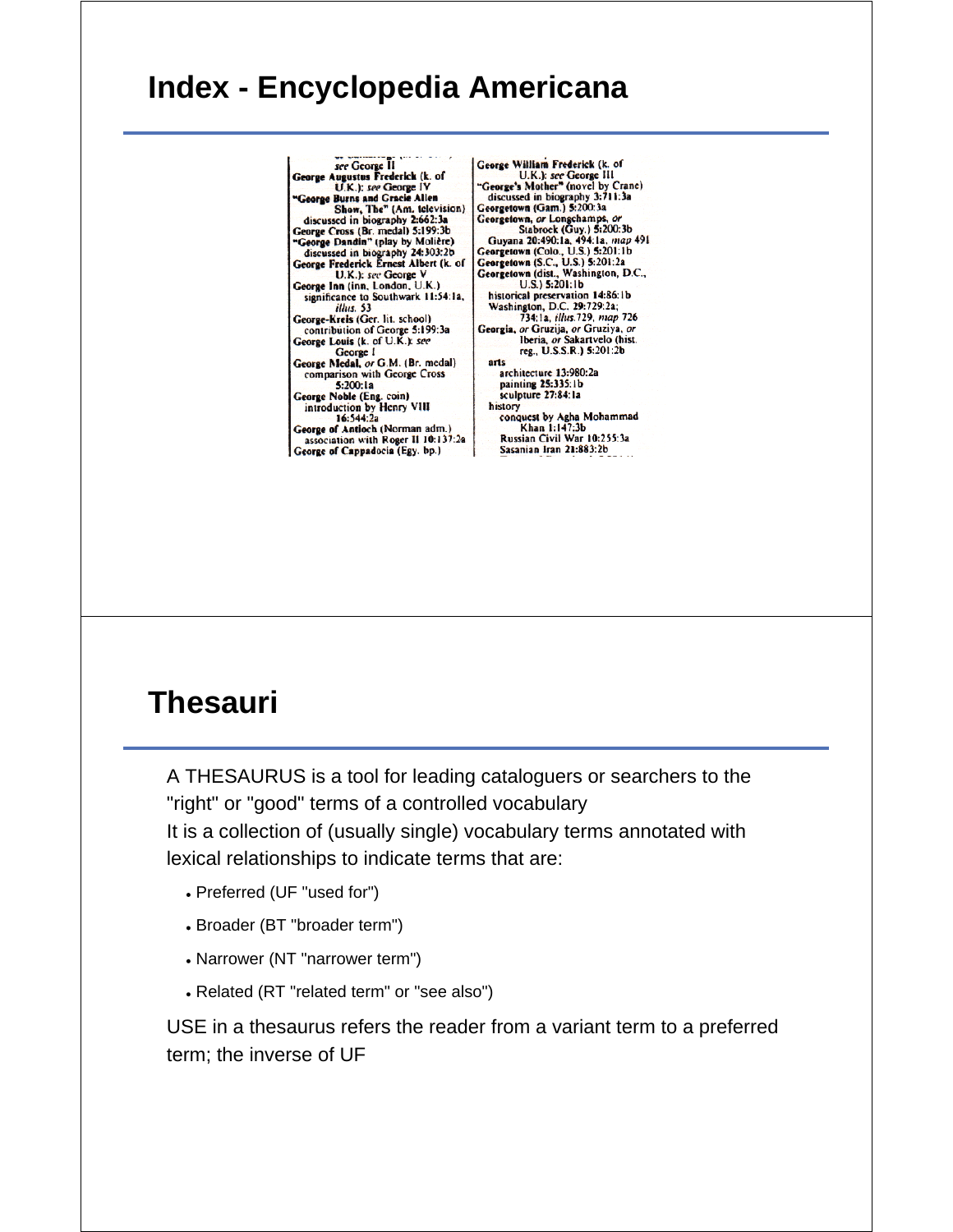# **Thesaurus Example (Graphical Format)**

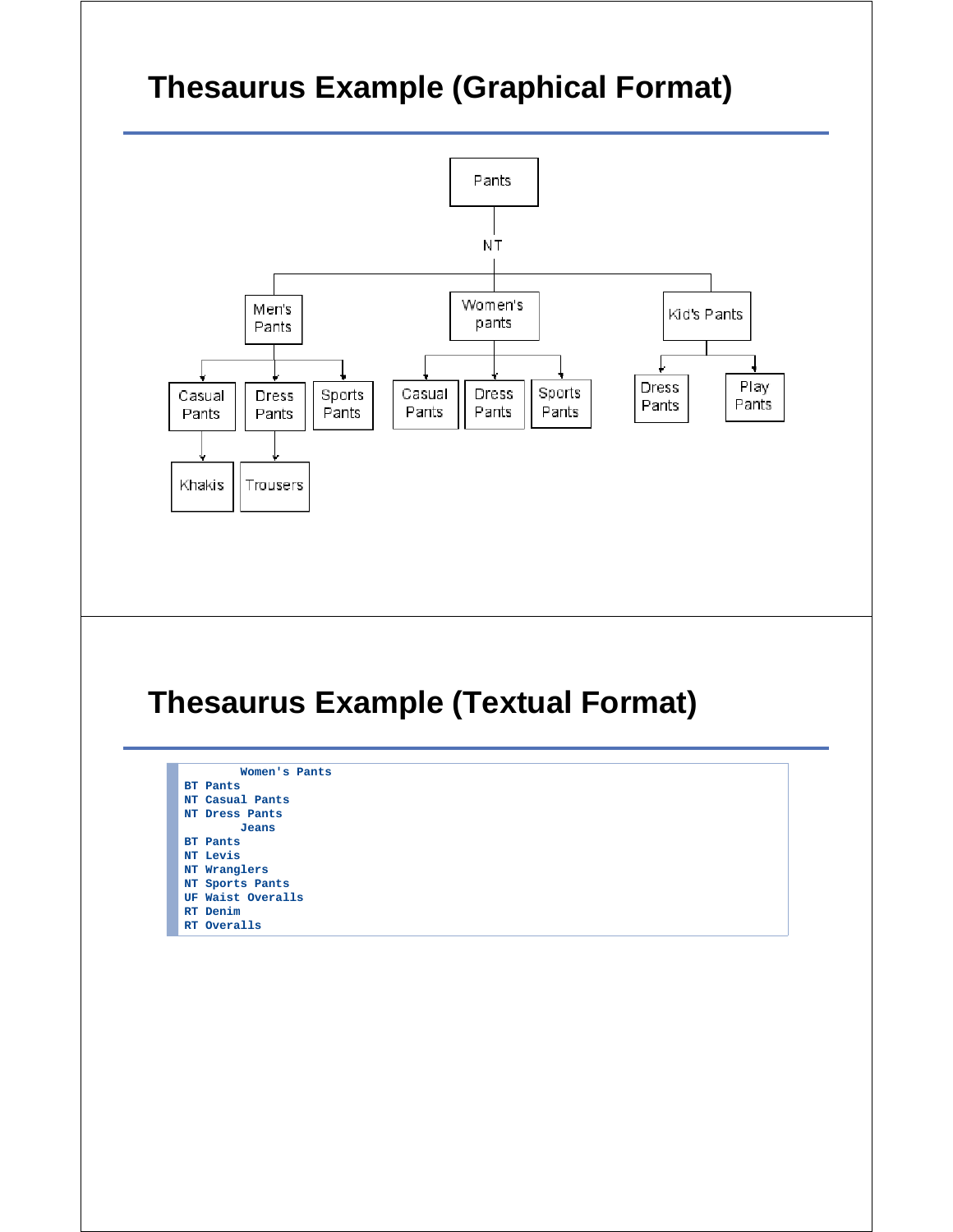# **Thesaurus Example - ERIC [1]**

#### http://www.eric.ed.gov/

-- Education Resources Information Center (ERIC) is a digital library of education-related resources, sponsored by the Institute of Education Sciences of the U.S. Department of Education.

| <b>Browse Thesaurus By Category</b>                |                                           |
|----------------------------------------------------|-------------------------------------------|
| Agriculture and Natural Resources                  | <b>Information/Communications Systems</b> |
| Arts                                               | Labor and Employment                      |
| <b>Bias and Equity</b>                             | Language and Speech                       |
| Business, Commerce, and Industry                   | Languages                                 |
| <b>Communications Media</b>                        | Learning and Perception                   |
| Counseling                                         | <b>Mathematics</b>                        |
| <b>Curriculum Organization</b>                     | Measurement                               |
| <b>Disabilities</b>                                | <b>Mental Health</b>                      |
| <b>Economics and Finance</b>                       | <b>Occupations</b>                        |
| Educational Levels, Degrees, and Organizations     | People and Cultures                       |
| <b>Educational Process: Classroom Perspectives</b> | <b>Physical Education and Recreation</b>  |
| <b>Educational Process: School Perspectives</b>    | <b>Publication/Document Types</b>         |
| <b>Educational Process: Societal Perspectives</b>  | Reading                                   |
| Equipment                                          | Research and Theory                       |
| <b>Facilities</b>                                  | Science and Technology                    |
| Government and Politics                            | Social Problems                           |
| Hoalth and Cafety                                  | Cocial Drococcoc and Chrushupon           |

# **Thesaurus Example - ERIC [2]**

| Ю                          | About ERIC   News   Contact ERIC   Contribute Content   Help                                                                                                                                                                                                       |
|----------------------------|--------------------------------------------------------------------------------------------------------------------------------------------------------------------------------------------------------------------------------------------------------------------|
|                            | <b>Education Resources Information Center</b>                                                                                                                                                                                                                      |
|                            |                                                                                                                                                                                                                                                                    |
| <b>ERIC Search</b><br>Home | Thesaurus<br>My ERIC                                                                                                                                                                                                                                               |
|                            | <b>Competency Based Education</b>                                                                                                                                                                                                                                  |
|                            |                                                                                                                                                                                                                                                                    |
| <b>Descriptor Details</b>  |                                                                                                                                                                                                                                                                    |
|                            | Start an ERIC Search Using Competency Based Education as a search criterion                                                                                                                                                                                        |
| <b>Record Type:</b>        | Main                                                                                                                                                                                                                                                               |
| <b>Scope Note:</b>         | Educational system that emphasizes the specification, learning, and demonstration of those competencies (knowledge, skills, behaviors) that are of<br>central importance to a given task, activity, or career                                                      |
| Category:                  | The Educational Process: Societal Perspectives                                                                                                                                                                                                                     |
| <b>Broader Terms:</b>      | Education;                                                                                                                                                                                                                                                         |
|                            | Narrower Terms: Competency Based Teacher Education:                                                                                                                                                                                                                |
| <b>Related Terms:</b>      | Academic Standards; Accountability; Back to Basics; Behavioral Objectives; Competence; Individualized Instruction; Minimum Competencies; Minimum<br>Competency Testing; Outcome Based Education; Performance; Performance Based Assessment; Student Certification; |
| <b>Used For:</b>           | Consequence Based Education; Criterion Referenced Education; Output Oriented Education; Performance Based Education (1974 1980); Proficiency Based<br>Education;                                                                                                   |
| <b>Use Term:</b>           | n/a                                                                                                                                                                                                                                                                |
| <b>Use And:</b>            | n/a                                                                                                                                                                                                                                                                |
| <b>Add Date:</b>           | 03/10/1980                                                                                                                                                                                                                                                         |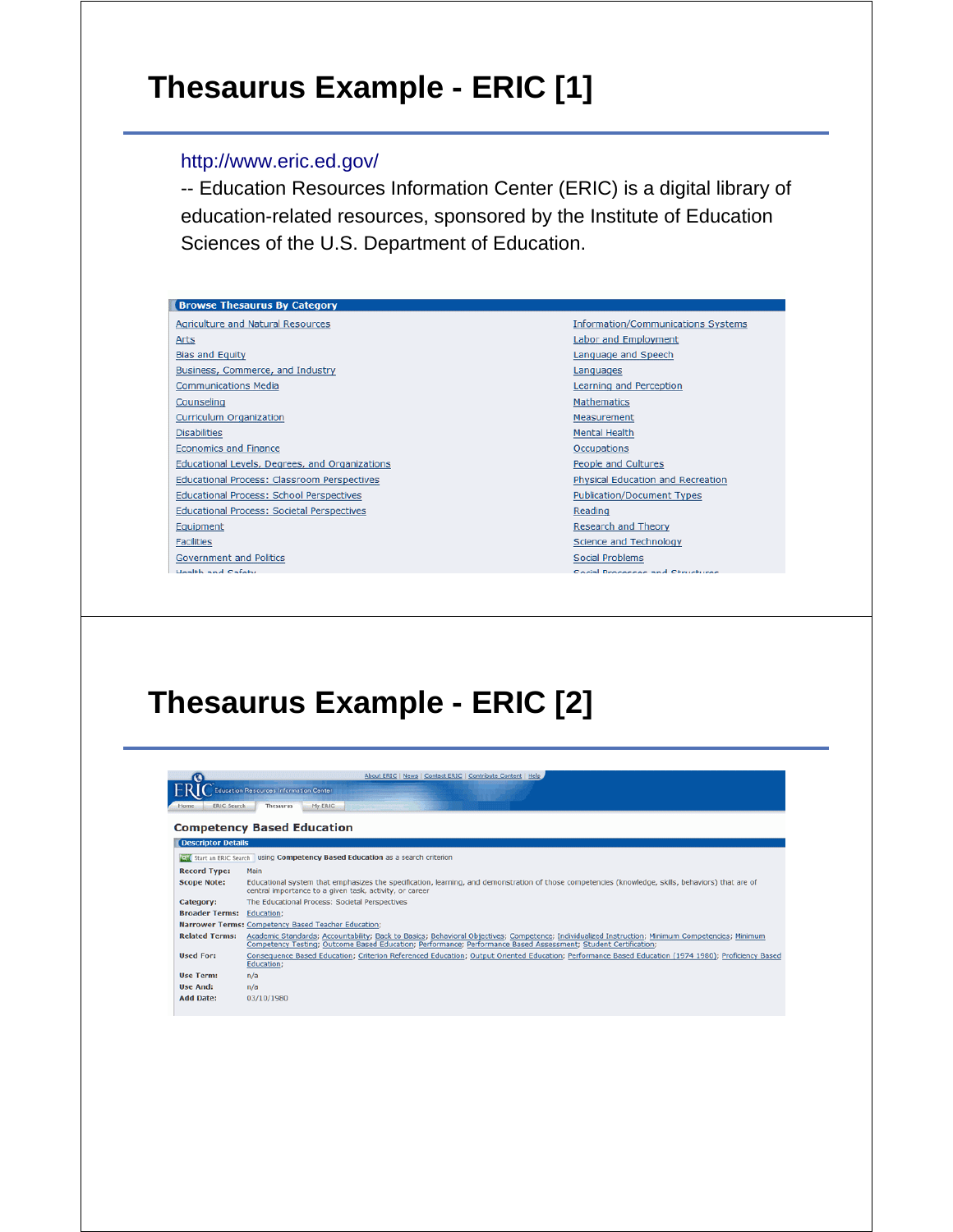# **Synonym Rings**

"If you need to know about cow farming, you're probably also searching for cattle ranching, beef (or dairy) production, and Kuhbauernhof, whether you know it or not." (Tim Bray)

A synonym ring connects a series of terms together and treats them all as equivalent for search purposes

It is a weaker mechanism of vocabulary control than an authority file or thesaurus because it doesn't designate a term as the preferred or normative form

# **Recommended Types of Synonyms for Rings**

Scientific terms versus popular use terms: acetylsalicylic acid, aspirin; lilioceris, lily beetle

Variant spellings: cancelled, canceled; honor, honour

Abbreviations (Initialisms, acronyms, apocopations, nicknames)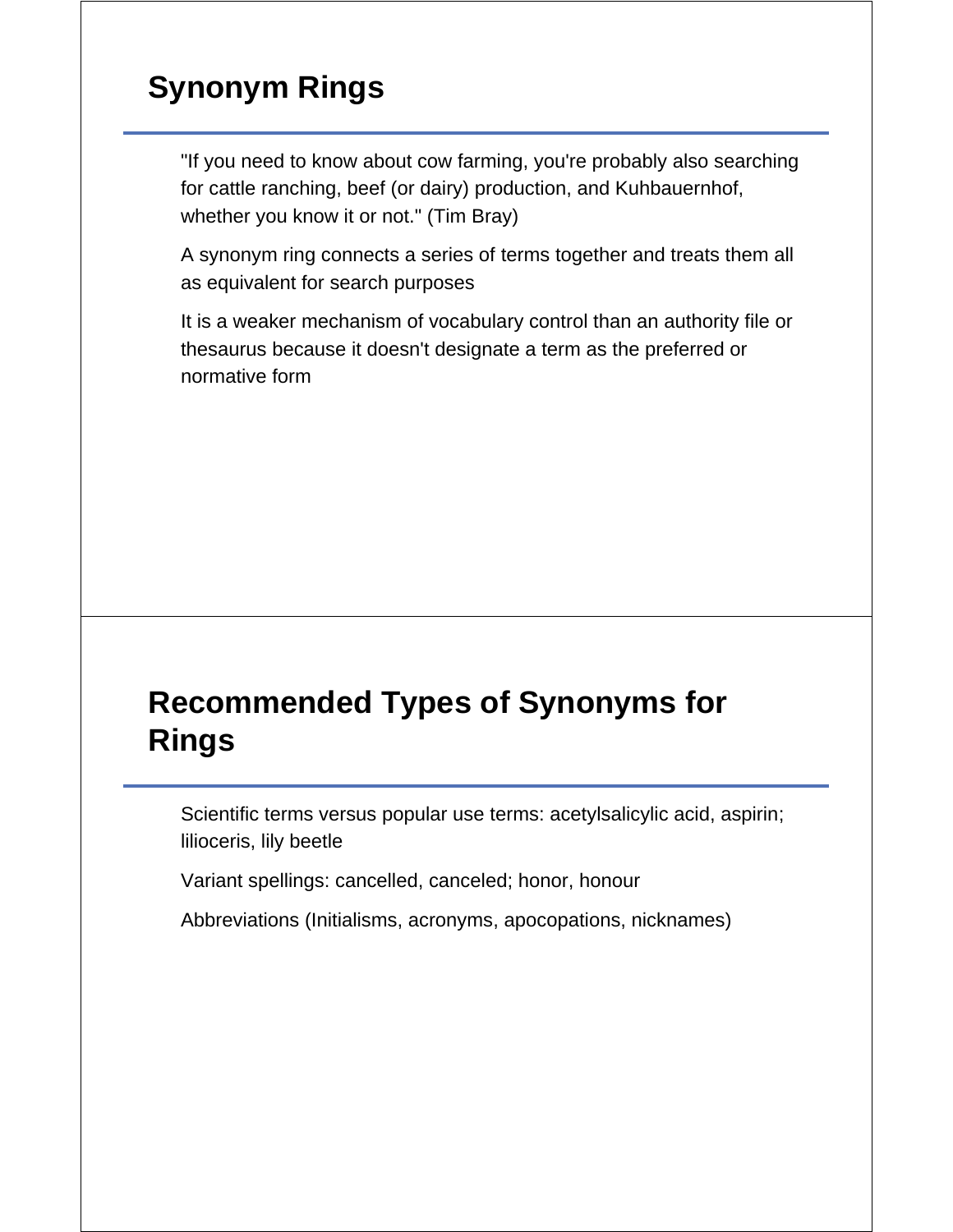# **Topic Maps**

A recent invention... designed to support the distributed management of information and "knowledge"

Motivation is "merging the indexes" of printed and digital information collections

Two-layer model: an "information layer" consisting of "topics" and "associations" and a "knowledge layer" that are linked together by "occurrences"

(Try the "Omnigator" - generic topic map browser - at http://www.ontopia.net/omnigator)

# **Topic Maps - Two Layers**